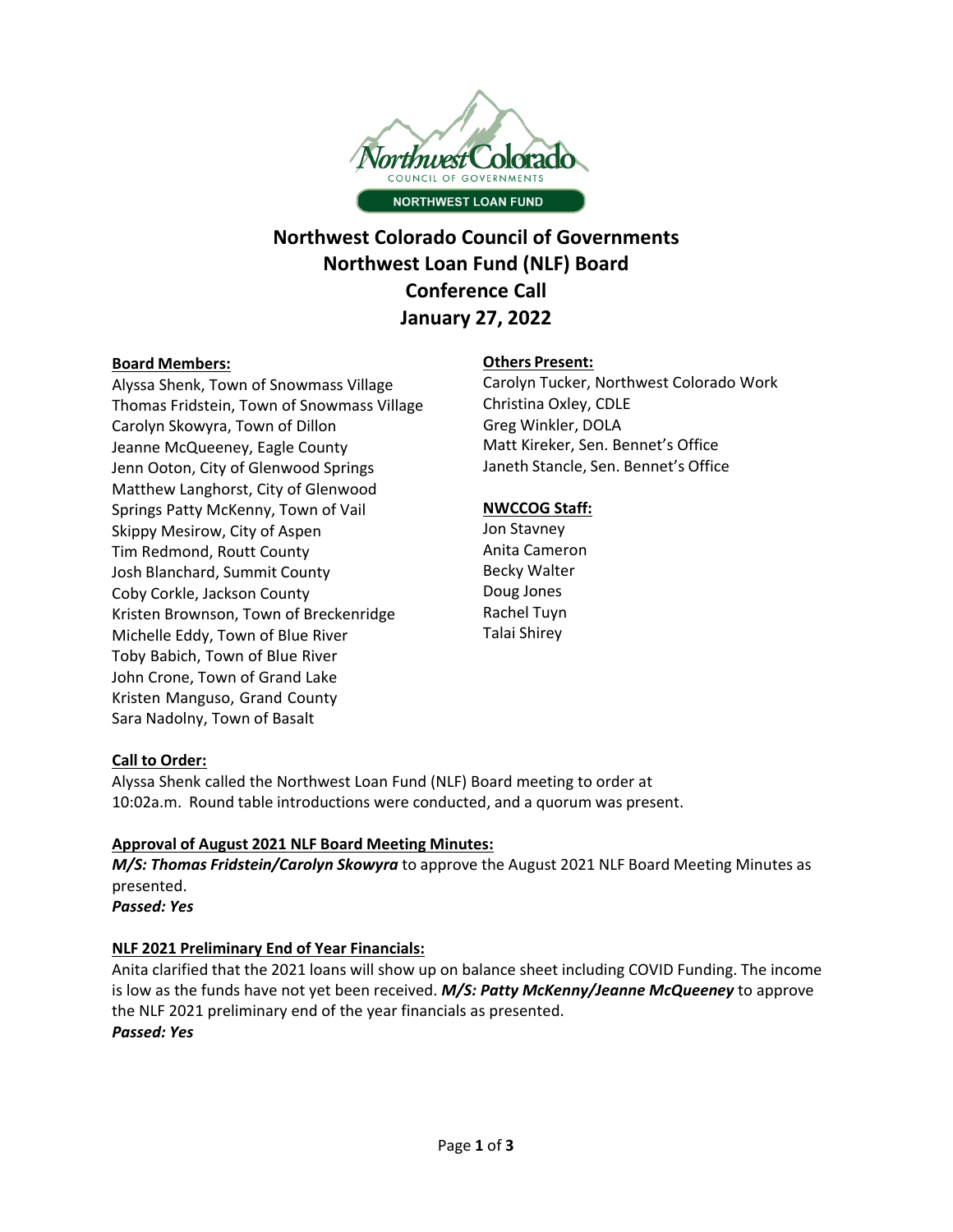# **Verbal Review of 2021 Activity and Q&A, Anita Cameron**

- In 2021 NLF approved \$1,467,000 in loans which mostly do not show on the Profit and Loss statementas they have not yet been reimbursed. \$150k of these loans have not yet closed. Additional funding of over \$500k has been approved and reimbursements requests have been made. As funds are received, they will show up on the Profit and Loss statement. The COVID funds are not required to create jobs and therefore have been used first.
- Three Energize loans of \$20k each at 1.4% interest have been made however businesses have notbeen as interested; several rounds of request for applications were sent out. Per the contract,

\$113k was returned to the State of Colorado.

- Scott left as an employee in October however he is now a contractor as a Financial Analyst which is working great. Posting of payments has been handed off to Becky Walter as a contractor to NLF.
- Inquiries for 2022 are very strong.

### **NLF Update: NLF Reports**

Anita explained the NLF Memo to Board regarding the Loan Risk Ratings which proposes two new risk ratings due to a loan secured with a commercial property. These two new categories will better identify the possible losses.

#### **Approval NLF Amend Loan Policy:**

*M/S: Alyssa Shenk/Tim Redmond* to approve adding the new Risk Ratings to NLF Loan Policy as presented.

*Passed: Yes*

#### **NLF Update: Energize Colorado Loan Fund**

The State has added 3.5 million for start‐up loans which Region 9 has agreed to manage. Due to high insurance requirements, the funding is currently cost prohibited. Region 9 is attempting to negotiate theserequirements with the State.

#### **NLF Request NLF Director authority:**

Anita requested authority to sign sub-recipient documents for Colorado Start-up Loan Funding. Full Colorado Start-up Loan Funding packet available at:

[https://www.nwccog.org/about/people/our](https://www.nwccog.org/about/people/our-council/council-resources)-council/council-resources/

*M/S: Alyssa Shenk/Patty McKenny* providing authority for Anita to sign sub‐recipient documents for Colorado Start‐up Loan Funding

*Passed: Yes*

#### **NLF Request NLF Director authority:**

Request that the NLF Officers (Chair, Vice Chair and Secretary‐Treasurer) combined may, by email, give Anita Cameron, Director authority to sign required documents for other funding sources as they become available.

*M/S: Alyssa Shenk/Carolyn Skowyra* Officers of NLF to give authority to Anita to sign required documents for other funding sources as they become available *Passed: Yes*